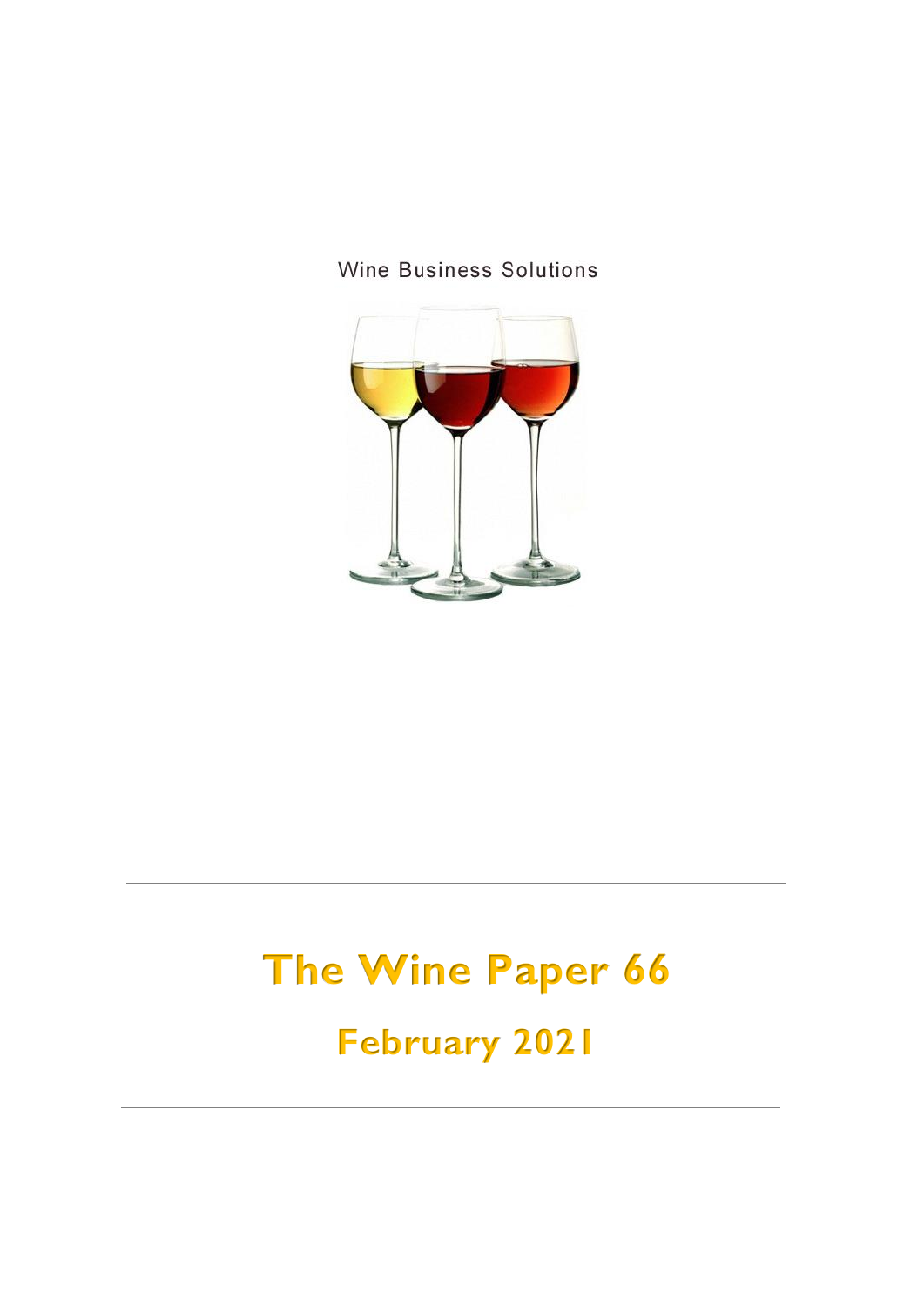

## *Leveraging Insight*

**Page 3** – Mining for Gold

**Page 5** – Avoiding Over-Reach

Page 10 - The "Top Ten Tips" for Building Better Wine Businesses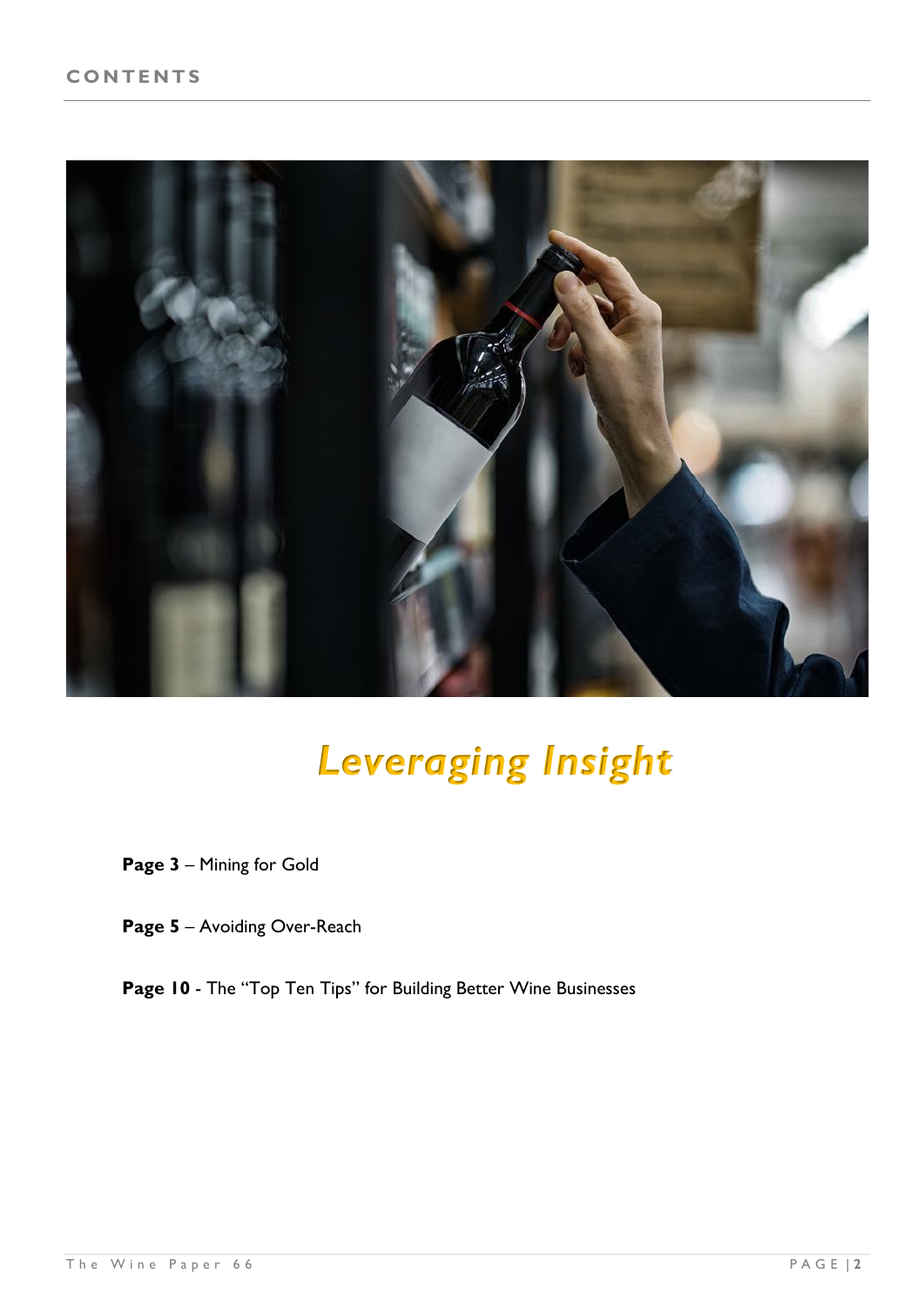And they're off'! Every year, at this time, it feels like all the best providers of free wine business intelligence, globally, conspire to release their most important work all on the same day.

Silicon Valley Bank, Sovos, the Direct-to-Consumer Symposium generally, Euromonitor, platforms including Wine Direct and Commerce7 etc. simultaneously unleash an avalanche of priceless information that helps inform our content and advice. And the next week, the Unified Symposium hits you with more…

That is mostly information. We deal in insight. What's the difference and what's worth paying for?

You can divide most paid-for so called 'business intelligence' up into three:

- 1. What consumers, competitors and trade customers did.
- 2. What wine companies believe happened based on records of revenue generated.
- 3. What people say they did or will do.

The most expensive, of course, is 'what actually happened'. We know of one medium sized wine business that paid one famous name provider \$400,000 in a single year for scan data (summarised retail transaction data). That is the same figure, coincidentally, that two other businesses that we know of paid, whilst distressed, to a certain global Top 5 accounting firm. Those business don't exist anymore either.

If you want to get a look in with a major retail anywhere in the world today, however, you need scan data. More than that, you need people who understand professional key account management. We know of excellent people that provide this as an outsourced service. As is our promise, we have no commercial relationship with them nor they with us. Our job is simply to point our clients in the right direction.

Category Two, 'what wine companies believe consumers did, based on their records of revenue generated', is what we get when we benchmark wine businesses. For literally a one thousandth of the cost of Category One data, we think [our benchmarking reports](https://winebusinesssolutions.com.au/product-category/research/) and other products represent pretty good value.

The limitation, where benchmarking products are concerned, is that you are dealing with wineries' version of what happened. Having said that, Wine Australia are brilliant and going back to people who have clearly made a mistake, when entering data into our joint DtC survey, and getting them to resubmit. I may or may not get as good a response if I were to do that. After more than 10 years, regular participants have gotten steadily better at doing this. We can now drive a wealth of insight, from the information provided, reliably.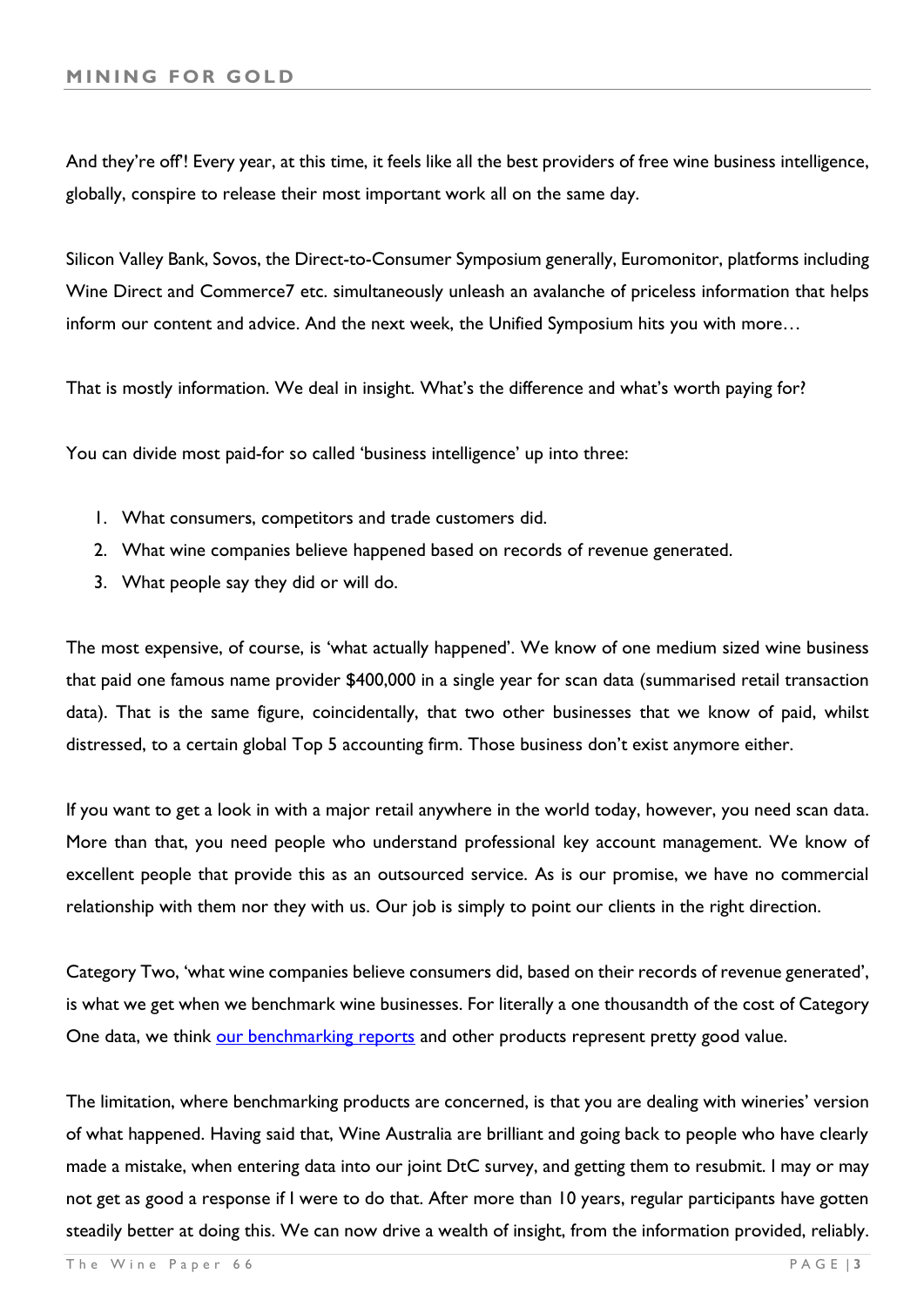Falling into the class of 'almost totally useless' is 'what consumers say they did'. This is second only to 'what consumers say they will do'.

This is not to disrespect quality qualitative consumer research. Sometimes the only way to know what is in a consumer's mind is to ask them. The best qualitative researchers can produce powerful insights that help position global wine brands. We did this at Freixenet, when I worked there, and this helped drive exports from 3 to 9 million cases in just 5 years. We used the same approach in positioning the Marlborough brand. So, it does work. Indeed, WBS is still involved in large scale consumer research projects today.

Where it all goes horribly wrong is when researchers, accountants and software vendors start making recommendations in the absence of commercial understanding.

For example, a recently released study claimed that 50% of consumers pay less than \$20 a bottle in the tasting room / cellar door. A sizeable portion claimed that they paid less than \$10 which, of course, does not exist. This despite us already knowing what consumers are actually paying across most regions of Australia, NZ, South Africa and the US from multiple reliable sources including our own benchmarking.

To test this, I used a sample of 53 of 80 cellars doors in a region known to be one of the cheapest in that country. The 53 wineries listed 1147 wines on their web sites, only 90 of which (8%) cost less than \$20. Only one winery in three had any wine, even the stuff they don't sell at cellar door, for under \$20 a bottle.

This then begs the obvious question - If you have objective, definitive data, why ask for an opinion?

It gets even more dangerous when research companies start providing advice on price positioning. Everyone's prosperity is tied up in getting pricing right. That is why we give it so much focus.

I once witnessed the largest business in the wine consumer research space suggesting that there was opportunity, for one of the world's most important wine regions, in the UK at £4.99.

Anyone who understands the first thing about the UK knows that £4.99 is not a sustainable opportunity for any wine region. The head of that regional organisation later confirmed to me that they successfully transitioned out of discounters and out of those price points across Europe well aware of the 'bum steer'.

Insight is what happens when you overlay quality market intelligence with comprehensive global commercial understanding. You are not going to get that from a research firm, software vendor or accountant.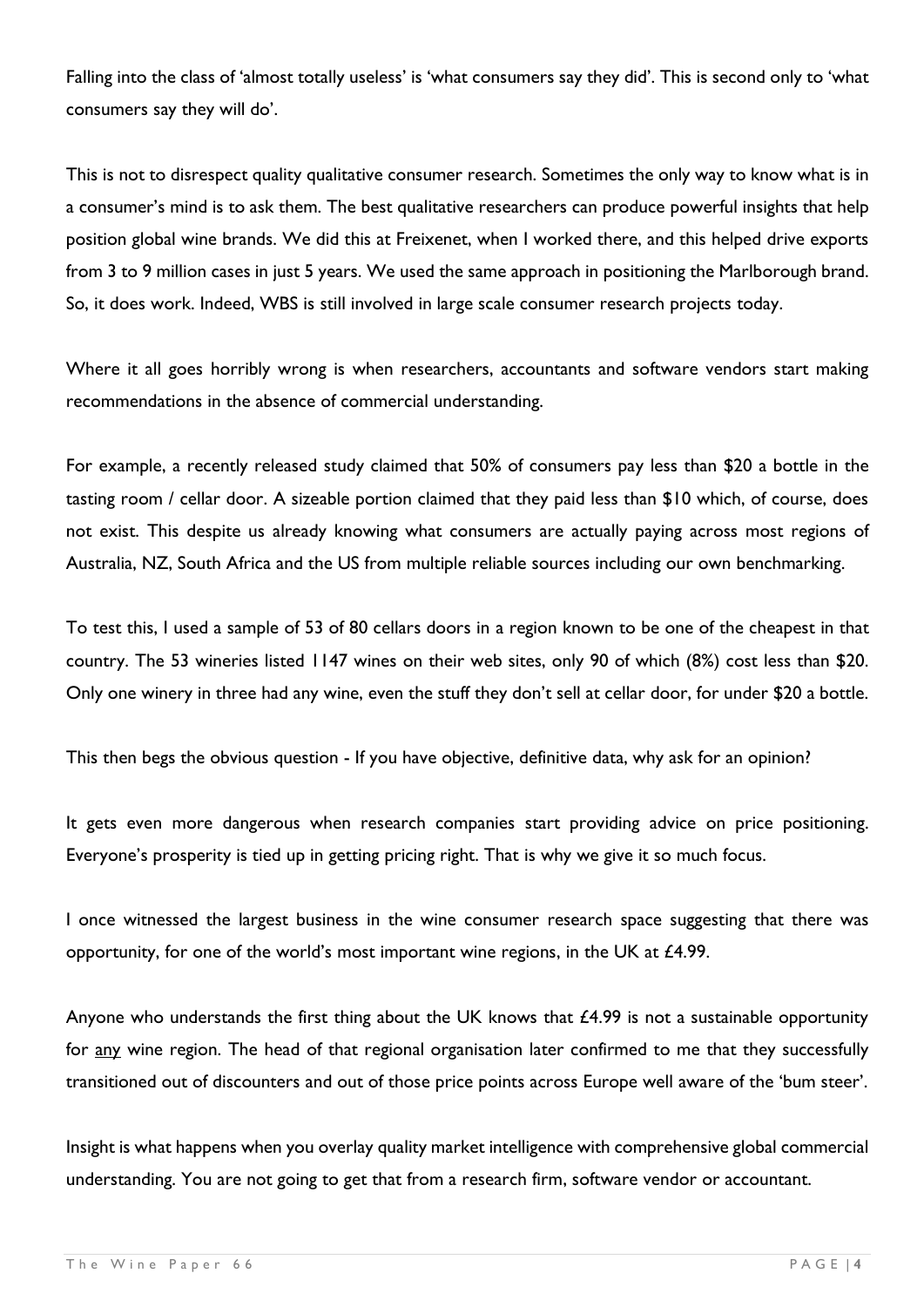All the preceding could happen innocently. As Warren Buffet's righthand man Charlie Munger says, "knowing what you don't know is the dawning of wisdom". But what about when researchers knowingly try to cover up their research's shortcomings, overclaiming what the research represents?

In the early 2000s, a former employer paid over \$300,000 for a report, prior to me joining the business as head of Marketing, that said that because people over 60 did not like filling out online forms, at that stage, that no one over 60 drank wine. The largest suppliers of supermarket data in each country routinely claim to be representing the whole category, despite not having access to the data of the largest wine retailer. Drawing attention to this puts huge focus back on us to make sure that what we do is exactly 'what it says on the packet'. We do our absolute best to explain the limitations of each piece of work we put out.

The worst of all mistakes is to believe that any single source of data represents the whole opportunity. For decades, the national organisations of Australia, New Zealand, South Africa, Chile etc took research providers and the major supermarkets at their word when they claimed that price points and volume proportions in supermarket where the same as for the category in total.

It was easy. You could track change over time. It was wrong in the most horrible possible way. Scan data from retailers always represent the tail end of the market, even in the US where they are far closer to having complete data than any other market.

A composite of all channels is required in order to work out what your pricing needs to be. Some of the world's largest wine producers and whole countries have still to figure this out. Import statistics, duty and tax paid figures are far better indicators. Australia has more than double the volume of French wines sold through supermarket in the UK. France achieves more than 2.5 times the import value of Australia.



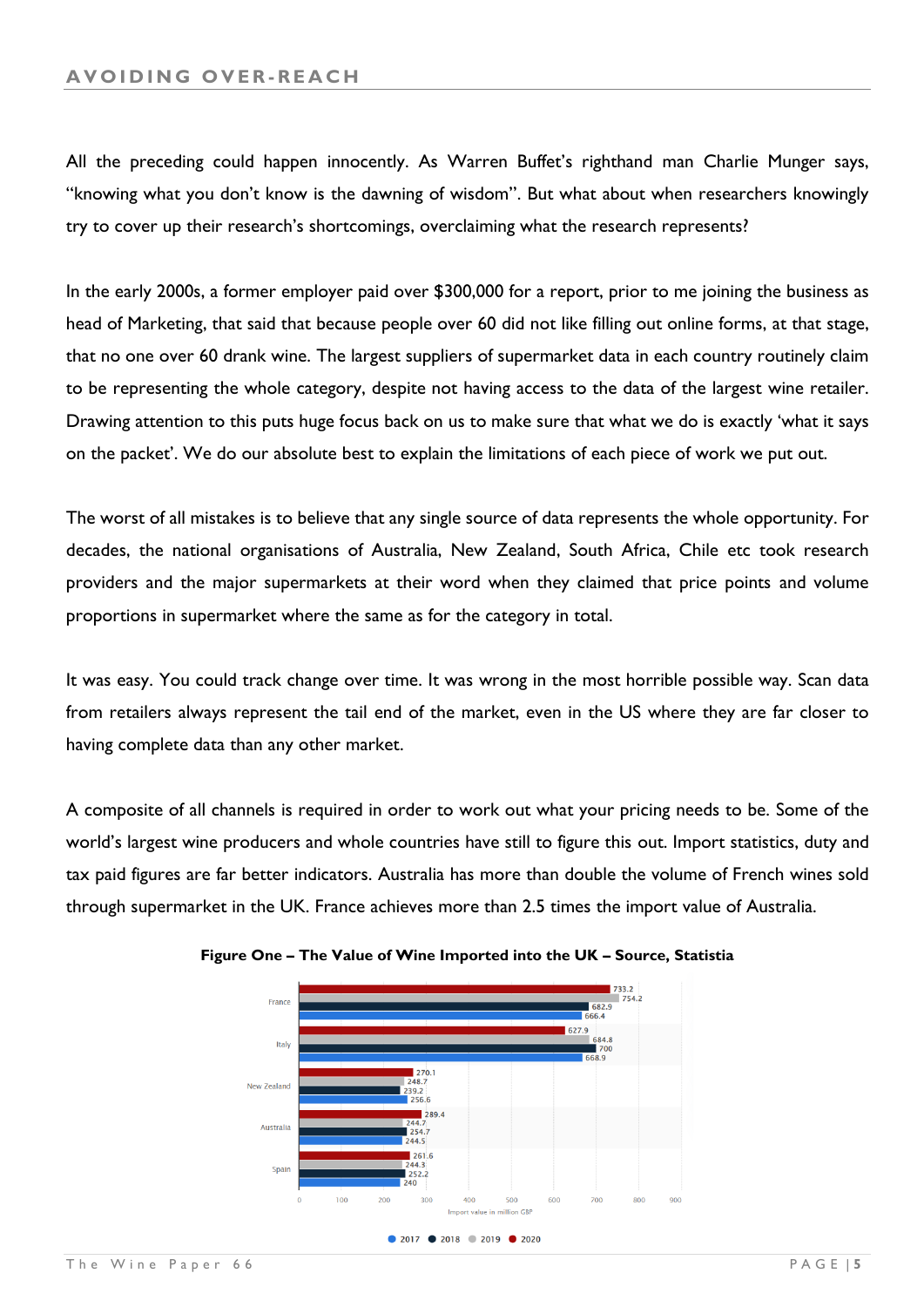According to bw166 (Gomberg Fredrikson), in a 'normal year' (2019) the value of DtC and On-Premise combined equal 38% of all US winery revenue and just 21% of volume. This is similar for most supplier countries albeit that the mix of DtC and On-Premise revenue can vary. Get the weightings and resultant ideas about price wrong for your size of business, region or whole country, even, could be hugely costly.

When arriving at an integrated view of what your pricing should be across channels, you need to consider that:

- Chain Retailers drive prices down to what your wine costs.
- The On-Trade is driven by paying their rent and their staff through optimising price.
- The Direct Channel is driven by what the consumer will pay when standing in front of you.

Each produces an extremely different outcome in terms of both pricing and what your offer can/should be.

If we start by looking at the simple difference between On and Off-Premise pricing in Australia (which, these days, is similar to many other markets before currency conversion), the single most commonly occurring price of a wine list is \$55, according to our **On-Premise research**, which typically earns the winery around \$130 per case. A bottle sold in retail achieves an average of not much more than \$10. That case of wine would earn that (necessarily huge) winery just \$40. This, however, is hardly a fair comparison.

But what about the same bottle of wine sold in the On-Premise versus the Off-Premise? To analyse this, we took the single most listed wine in the Australian On-Premise (so as to have the maximum amount of data) and compared the returns with selling in retail. There are complaints of restaurants expanding their margins. Certainly, that is true of the major premium chains. Equally, distributors and retailers (especially after factoring in all those rebates and other terms) can be accused of doing the same thing. But margins are margins and are general to all markets and all categories. Ultimately, volume is the only true moderator.

| <b>Ave Price OP</b> |             |     | <b>Off-Premise Mode</b> |              |            |
|---------------------|-------------|-----|-------------------------|--------------|------------|
| Plus GST            | \$60.41     |     | Plus GST                | \$29.99      |            |
| Mark Up 250%        | \$54.92     | 60% | <b>Retailer Margin</b>  | \$27.26      | <b>30%</b> |
| LUC incl WET        | \$21.97     | 29% | <b>LUC incl WET</b>     | \$19.16      | 29%        |
| Wholesale Margin    | 17.03<br>\$ | 30% | Wholesale Margin        | \$14.85      | 30%        |
| Price per Bottle    | 12.00<br>\$ |     | Price per Bottle        | 10.42<br>\$  |            |
| Revenue per Case    | \$144.00    |     | Revenue per Case        | \$125.00     |            |
| COGS                | \$62.50     | 50% | COGS                    | \$62.50      | 50%        |
| Admin               | \$25.00     | 20% | Admin                   | \$25.00      | 20%        |
| Sales & Marketing   | 18.75<br>\$ | 15% | Sales & Marketing       | 18.75<br>£   | 15%        |
| <b>EBITDA</b>       | \$37.75     | 26% | <b>EBITDA</b>           | 18.75<br>\$. | 15%        |

#### **Figure Two – Australia's Most listed Wine, On-Premise – Returns when sold On vs Off-Premise**

*Note – LUC incl WET means cost to outlet including 'Wine Equalisation Tax'*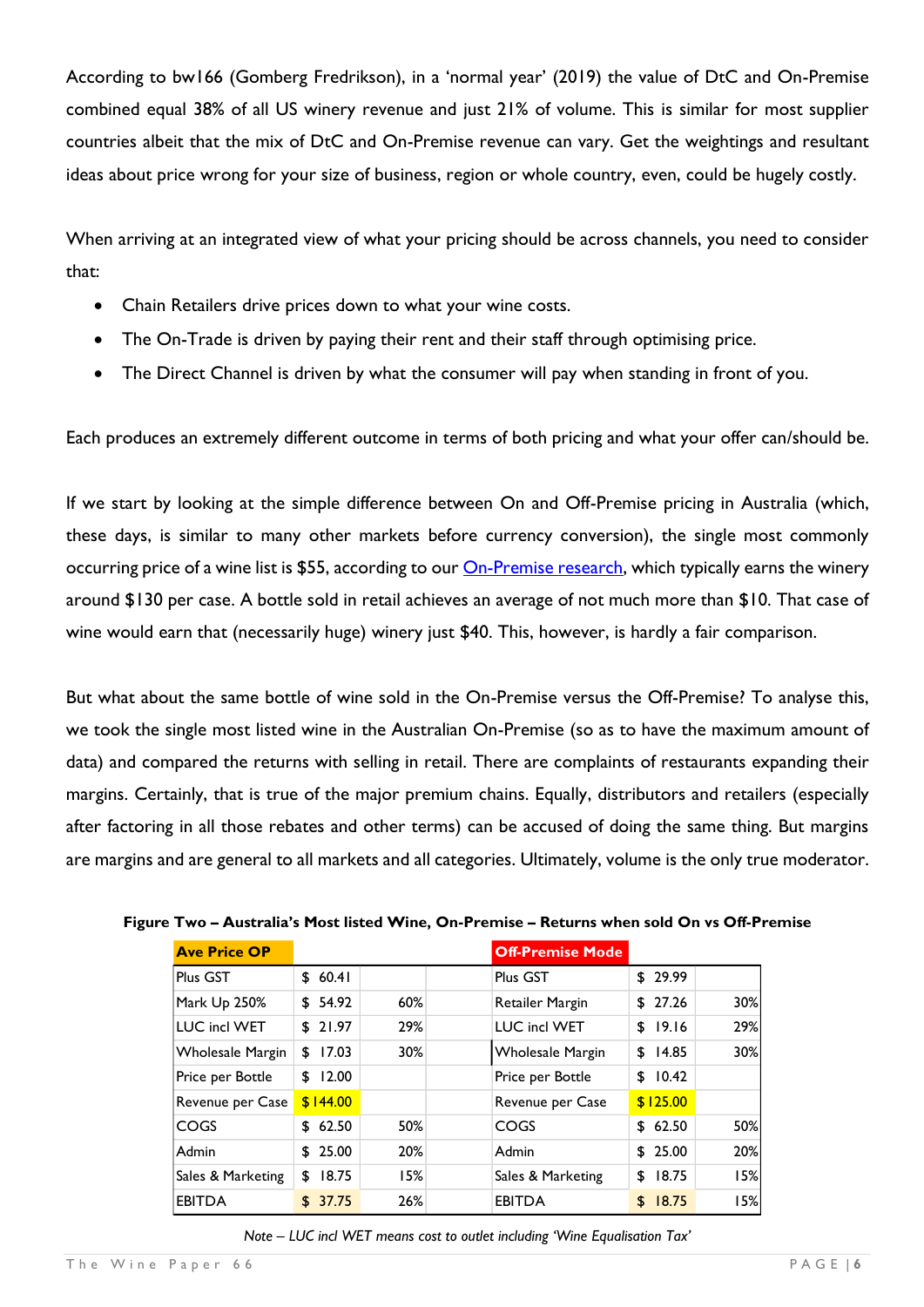What you see then is that that winery typically receives 15% more revenue for an On-Premise sale than an Off-Premise one. The kicker is that that 15% then results in profit doubling under this costing scenario.

So, all that whinging that you hear from senior management, from logistics, from salespeople, from certain types of distributors about the On-Premise being 'too hard' really ought, now, to be melting away in terms of your focus, especially after considering all the other brand building benefits of On-Premise sales.

When you have a strong brand in the On-Premise, that then puts you in a great bargaining position with retailers. That same brand recently increased its RRP from \$23.99 to \$29.99. Further, the brand is so strong that RRP almost equals actual price achieved. We calculated that this then added \$2.5Million onto their bottom line based on 100,000 cases of sales, more than enough to fund 'brand champions' in every State.

One of our workshop attendees described these as the most important insights from our *Improving Wine* [Business Profitability](https://winebusinesssolutions.com.au/product-category/workshops/) webinar series. And, I think, with good reason.

This is simply an example of applying our data to publicly available information overlayed with commercial understanding. The real power and possibility stems from digging deeper into your own data as we do, always in strictest confidence, with every business that we work with. So far, we have done this for over 300 wine businesses of all sizes and all types globally as well as regions and wine producing countries.

What sort of things can we do that readers may or may not be aware of?

1. Pricing - We can use readily available third-party data, our own proprietary research, research using free online sources along with client data to help clients optimise pricing. This, more than anything else, determines wine business success.

You've only to read the publicly available books of Delegat Wine Group (Oyster Bay) or those of the company that I used to run in Marlborough (these days the Foley Wine Group, NZ) to see that this is the absolute truth. Quoting former Delegat's CEO Graeme Lord – "We employ people who enjoy the commercial challenge" (as opposed to those who struggle to stay engaged selling 5 wines).

2. Distributor selection. When we started doing our On-Premise research, we did it thinking that the market for this product would be SME wineries. Instead, those that, it could be argued, need the information least (i.e. distributors and large wine businesses) are the main buyers despite the, very reasonable we think, price. Whilst these businesses know exactly what to do with insights provided, the greatest value of the report lies in brand owners identifying who the best distributors are.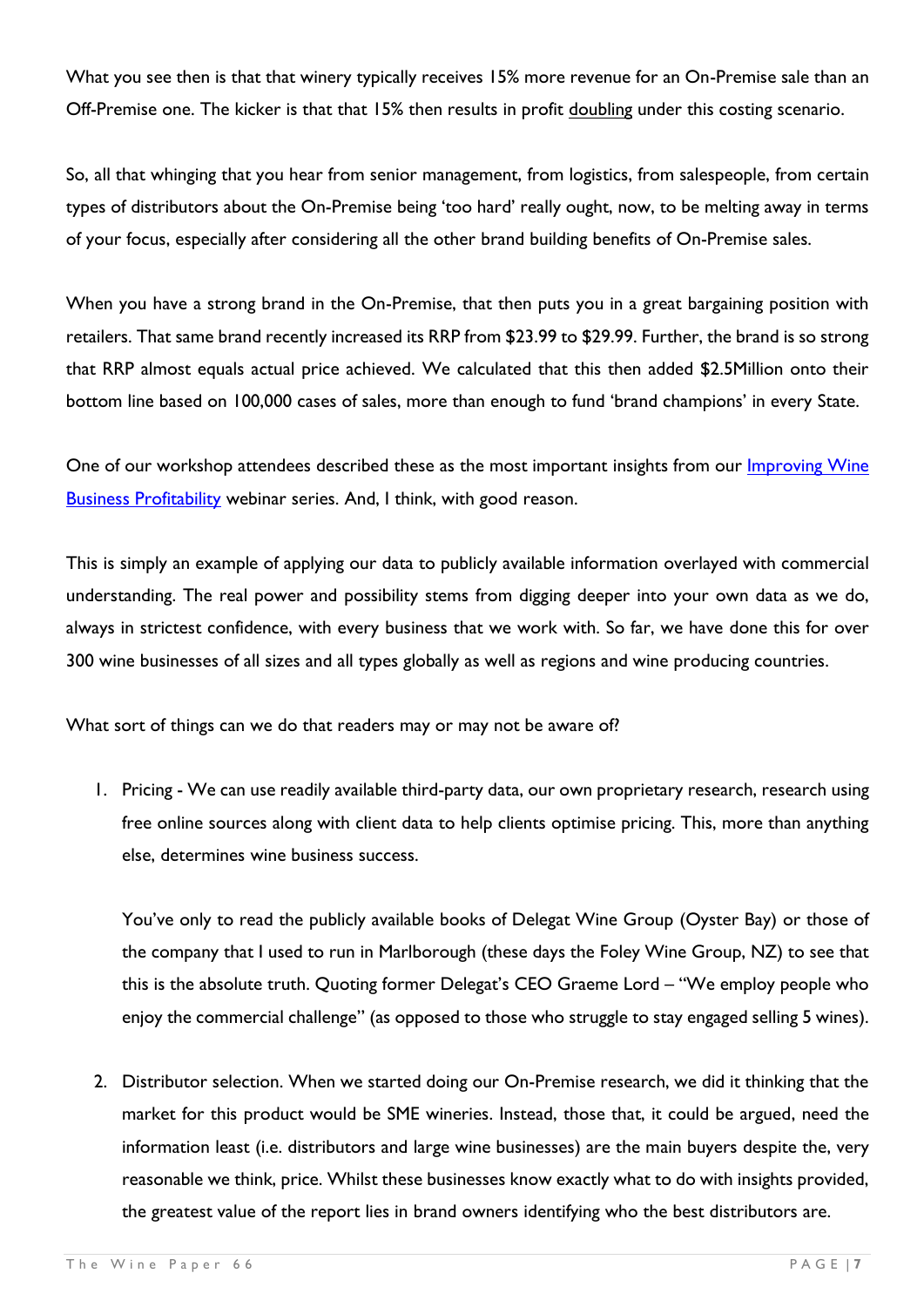We do this across 6 out of 7 of the largest markets for imported wine as well as Australia, NZ, and South Africa. How important is it to have the right distributor? After more than a decade selling wine in 45 countries, I thought I understood distributors. I believed that they fell into three classes.

I am currently doing a review for a major logistics provider, owned by a distributor and wine producer. It highlights just how many so-called third-party brand distributors there are out there that don't even register in our research. That initially gave me cause for concern.

When you do the Dunn and Bradstreet check on them, they typically don't generate enough revenue to pay themselves. This was especially the case when Hipster wine took off, almost 10 years ago now. Got to love them. Got to love their passion for wine. Got to not do business with them…

The next class, and these are highly elusive, are strong brand orientated people with a tiny portfolio. Most Hennessy, when they used to carry third party brands in Australia, was a prime example.

The third class sit on a huge book and don't do 'a job' for anyone. Or so it is alleged.

How wrong was I. There is a fourth class. The strong distributor who is entirely brand focused who keeps their portfolio tight and their focus on their Principals. Berkmann in the UK provide a great example as do Kobrand in the US. There are generally no more than 10 of these guys in any market.

The question you then must ask yourself is, am I one of the 10 best brands in my region? Because you sure as hell don't want to be with the  $11<sup>th</sup>$  best distributor. The Top 30, including category specialists, control up to 90% of all wine list real estate in any market. Knowing who they are will be the difference between achieving success in any market and not. Equally, knowing what the strongest brands, regions and wine styles are globally is the main determinant of distributor success.

3. Everything else. We've done everything including helping distributors around the world improve their portfolios via opportunity analysis. A leading New Zealand distributor improved their listings by 50% in one year through, in part at least, taking our advice. A major wine peak body has just gotten us to do a 10-year retrospective using data and a trade survey in order to inform future strategy. Winery clients, too, are starting to understand the real value of leveraging data analysis.

We're back to running live workshops in a number of countries - woohoo! Just not WA and NZ yet. Seeing you all again, learning about how you navigated recent challenges and sharing success stories is going to be uplifting. As always, if we can help in any way, please just be in touch.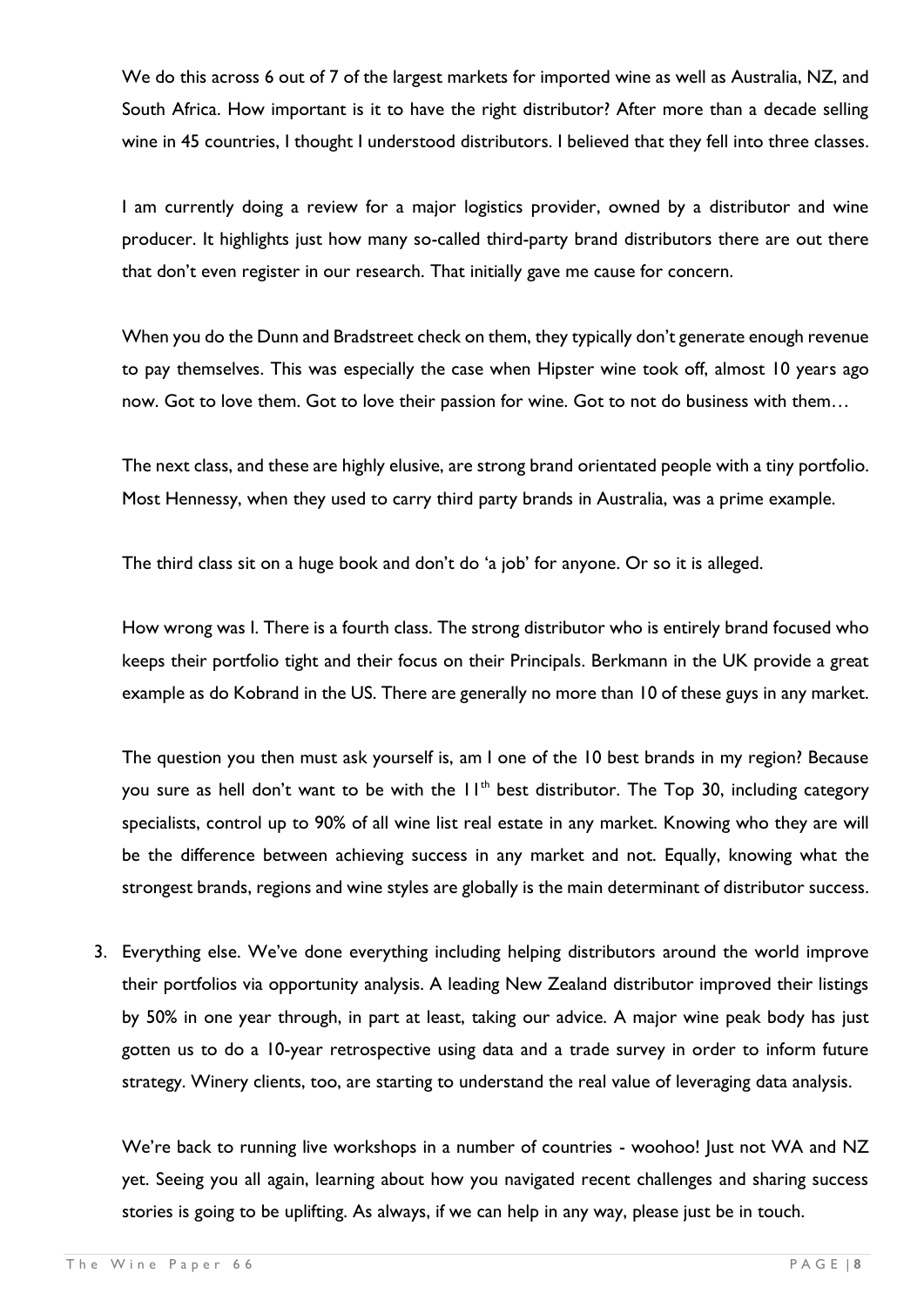### **The "Top Ten Tips" for Building Better Wine Businesses**.

**One** - Start by understanding your customer value proposition. Only part of this stems from your company's unique heritage and / or personality. To be successful, this needs to be strongly linked to what your customers ultimately want from the experience of your brands. There is some excellent research on this that is publicly available. Getting it right is therefore not out of the reach of small companies.

**Two** - Once you understand what customers value most, you can then remove what they don't want (thereby reducing costs and freeing up cash), focus your communication on what they do want (often at no additional cost), differentiate your company on the basis of fulfilling customer needs more accurately than any competitor (again, often at no extra cost) and raise prices (because your offering is more highly valued)

**Three -** Always be asking the question – "If I could start with a blank canvas today – what would our wine business look like?" It's all too easy to let existing assets, existing product lines and existing ways of doing things blind us to what it is that our consumers value most. Often, it's simplicity. Complexity usually adds to costs and often only serves to confuse customers. Retaining unnecessary or irrelevant product lines, assets or business processes is the worst contributor.

**Four -** Make everyone in the company accountable for securing customer preference. This is not just the job of marketing but of everyone in the company, the owner most particularly. Make this the focus of the way every employee innovates their job processes on a daily basis.

**Five -** Invest in relationships. This is particularly so with major distribution partners. Make sure sufficient time and money is invested before demanding results. Be prepared to invest up front in bringing them to your home base and entertaining them in order to build enduring friendships.

**Six** - Make all employees champions for profit. Develop a culture of honesty around net revenue. Make sure everyone knows the actual price achieved net of all discounts, rebates, bonus stock and anything else that might otherwise cloud the true profit picture. Keep them focused on reducing costs but let them know that a percentage increase in wine company revenue is, on average, twice as effective as the same percentage decrease in the cost of goods sold and 3-4 times as effective as the same percentage saving in operating expenses.

**Seven -** Optimise your pricing mix. Focus first on selling more, higher margin product in high value markets to high value customers. Beware of people in love with "big volume". Big numbers make for big stories but often mean a lot of running around for no additional profit.

**Eight** - Build better business intelligence gathering systems – most companies are good at monitoring their own press. Very few have effective systems in place to monitor competitors, track changes in consumer preferences and turn customer feedback into customer value added.

**Nine -** Build 5-10 year Strategic Plans, forecast rolling 12-month budgets, link them to the most relevant KPIs and tie remuneration to these, wherever possible. Everybody knows they should do this. Few do. The difference in the performance of companies that do is enormous.

**Ten -** Watch your cashflow – building a cashflow forecast is a relatively easy exercise with the right software and some quality assistance. Some people survive years of losses, but you can only run out of cash once. In a cash hungry business, like wine – Cashflow is not just King but Oxygen.